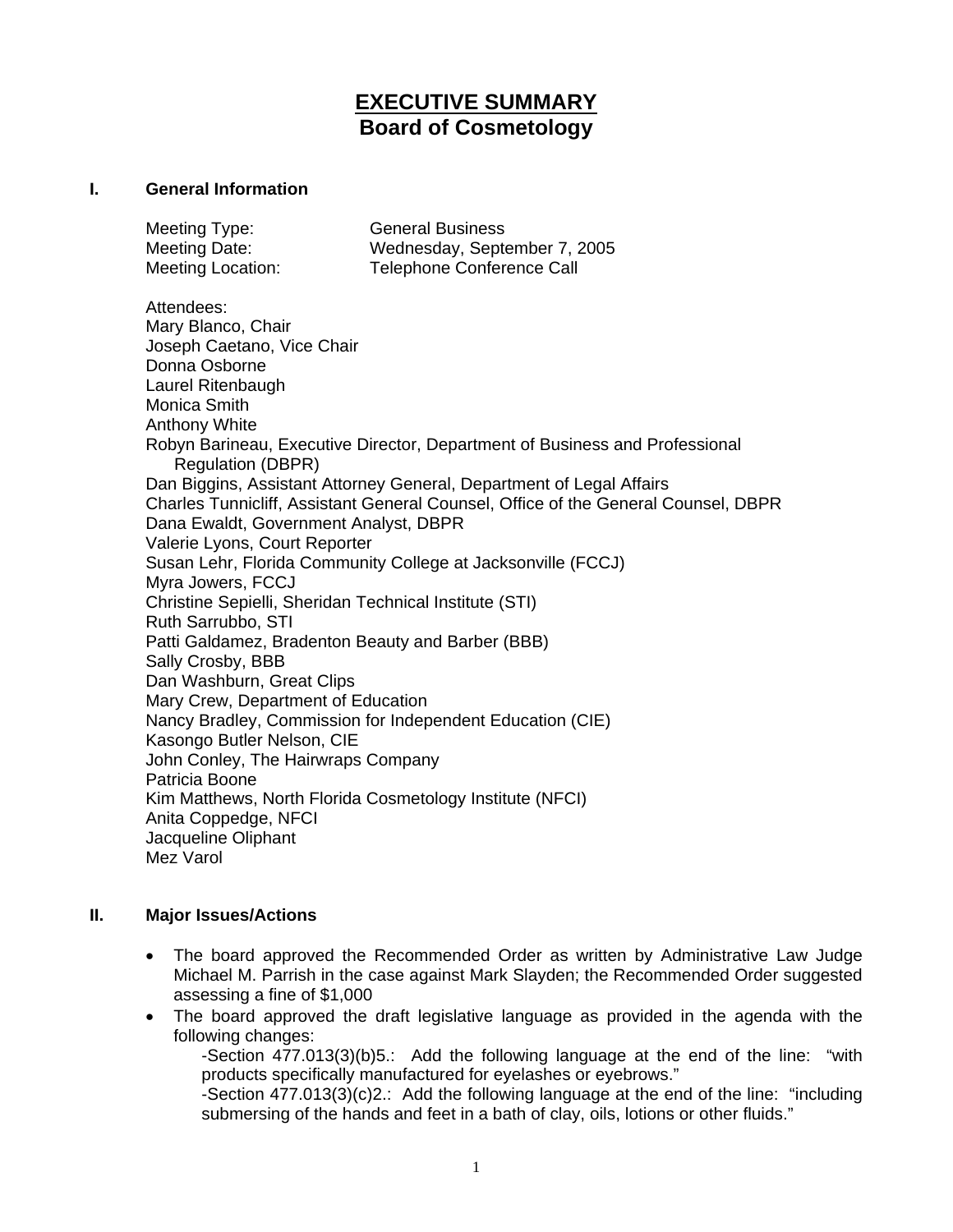-Section 477.013(6): Change "washing" to "cleansing"

-Section 477.0131: No changes

-Section 477.0132(4): Add the following language after the word "course": "and text" -Section 477.0135(2): Add this stricken exemption back in the draft, thus, leaving the language as is currently written in the law

-Section 477.014: No changes

-Section 477.019(4): The practice exemption should now read: "After submitting a complete application to take the first available examination for licensure as a cosmetologist, hair technician, esthetician, or nail technician, a graduate of a licensed cosmetology school or a program within the public school system, which school or program is certified by the Department of Education, is eligible to practice in the graduate's respective area for a maximum period of 60 days, provided such graduate practices under the supervision of a licensed professional in a licensed salon. A graduate who fails to pass the first exam may continue to practice under the supervision of a licensed professional in a licensed salon for an additional 60-day period, provided the graduate applies for the next available examination. A graduate may not continue to practice under this supervision if the graduate fails the examination twice."

-Section 477.019(6)(b): Add this stricken language back in the draft, thus leaving the language as is currently written in the law, but strike the words: "or body wrapping"

-Section 477.019(6)(c): Leave this language as is currently written in the law but strike the last sentence: "The number of hours for the refresher course may not exceed 48 hours."

-Section 477.0201: No changes

-Section 477.0212(1): Strike "cosmetologist's" and the following words after the word "license": "issued pursuant to this chapter"

-Section 477.023: No changes

-Section 477.026(1)(e): Change the fee cap to \$40 from the proposed \$50 fee cap

-Section 477.0263(4): Strike "or school" at the end of the last sentence

-Section 477.0265: No changes

-Section 477.028: No changes

-Section 477.029: No changes

- Ms. Robyn Barineau, Executive Director, informed the board that the National Interstate Council (NIC) Memorandum, Comments from Susan Lehr, and Email from Dyan Sax-Braff were included in the agenda for informational purposes
- Chair Mary Blanco polled the board to see if other members are receiving calls from individuals displaced by Hurricane Katrina who are attempting to become licensed in Florida; Ms. Donna Osborne indicated that she, too, is receiving similar inquiries; the board agreed that Florida needs to find a way to accommodate these impacted individuals and Ms. Barineau informed the board that the department is making every effort within the law to assist these individuals with licensure as expeditiously as possible; Vice Chair Joseph Caetano suggested the Governor consider an Executive Order to assist these individuals much like the former Executive Order allowing unlicensed roofers to work in Florida; the board asked Ms. Barineau to relay their concerns to the department
- Ms. Mary Crew, Department of Education, distributed the following telephone numbers to assist individuals impacted by Hurricane Katrina who are attempting to enroll in Florida public schools: 1.877.352.2731 or contact Kathy Torian at 850.245.9968
- Ms. Barineau reminded the board of the October 2 board meeting in Tampa